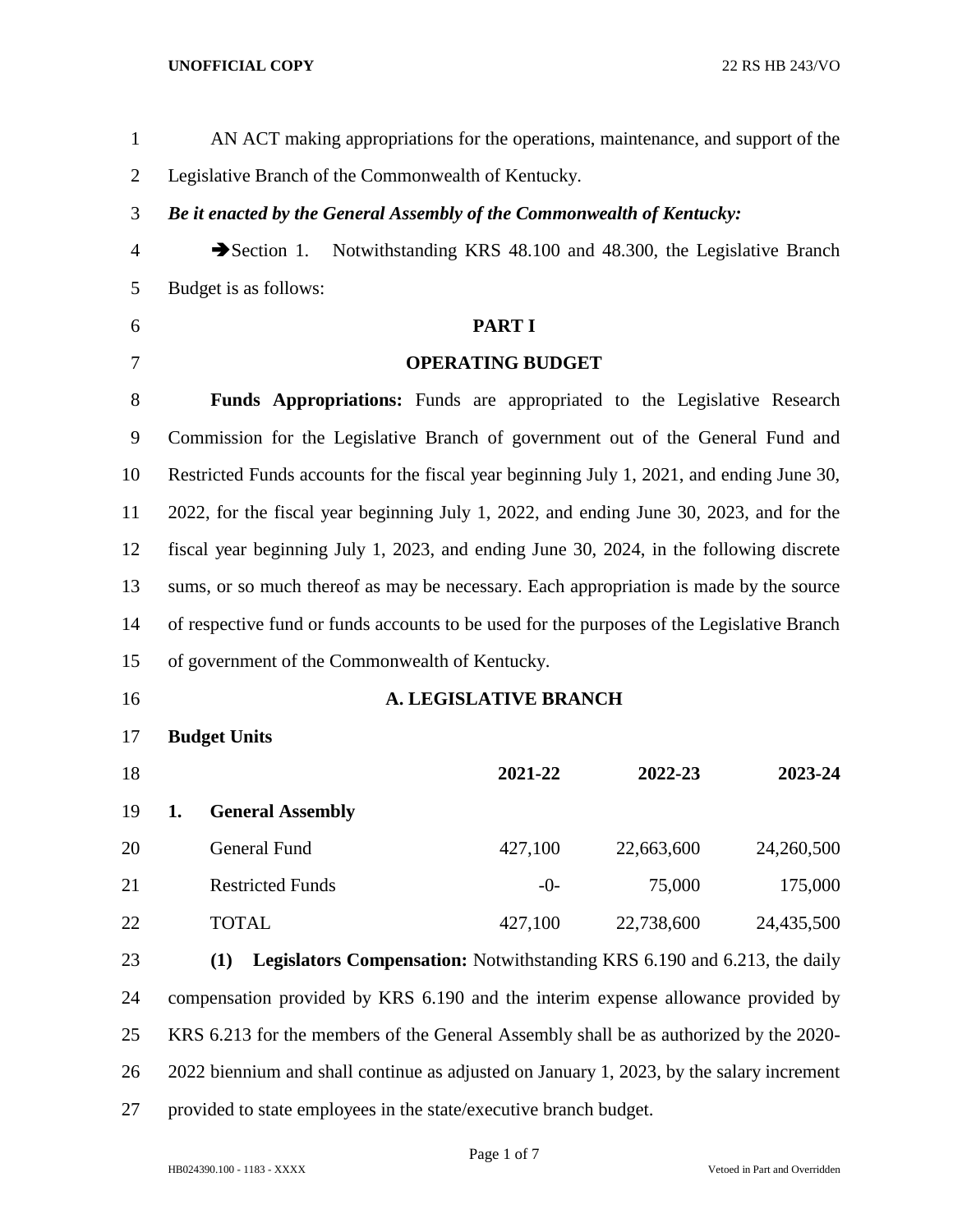**(2) Kentucky Legislative Ethics Commission:** Included in the above General Fund appropriation is \$567,700 in each fiscal year of the 2022-2024 fiscal biennium for the Kentucky Legislative Ethics Commission. Included in the above Restricted Funds appropriation is \$75,000 in fiscal year 2022-2023 and \$175,000 in fiscal year 2023-2024 for the Kentucky Legislative Ethics Commission.

 **(3) Kentucky Long-Term Policy Research Center:** Notwithstanding KRS 7B.010 to 7B.090, operation of the Kentucky Long-Term Policy Research Center and its governing board shall continue to be suspended effective July 1, 2022, and shall remain suspended for the 2022-2024 fiscal biennium or until funding is restored. No funds are appropriated for the Kentucky Long-Term Policy Research Center for fiscal year 2022- 2023 and fiscal year 2023-2024.

 **(4) Pension Benefit Increase:** Notwithstanding KRS 6.521(3), no pension benefit increase shall be granted to recipients of a retirement allowance under KRS 6.500 to 6.577 on July 1, 2022.

 **2021-22 2022-23 2023-24 2. Legislative Research Commission** General Fund 1,794,800 62,377,000 63,756,300 **(1) Legislative Record:** Notwithstanding KRS 7.105, distribution of the final issue of the Legislative Record and the interim Legislative Record shall be suspended effective July 1, 2022.

| 22 |                         | 2021-22   | 2022-23    | 2023-24    |
|----|-------------------------|-----------|------------|------------|
| 23 | General Fund            | 2,221,900 | 85,040,600 | 88,016,800 |
| 24 | <b>Restricted Funds</b> | $-()$     | 75,000     | 175,000    |
| 25 | <b>TOTAL</b>            | 2,221,900 | 85,115,600 | 88,191,800 |

**TOTAL - OPERATING BUDGET**

 **Unexpended Balance:** Notwithstanding KRS 45.229, any unexpended balance remaining at the close of fiscal year 2021-2022 shall not lapse but shall continue into

Page 2 of 7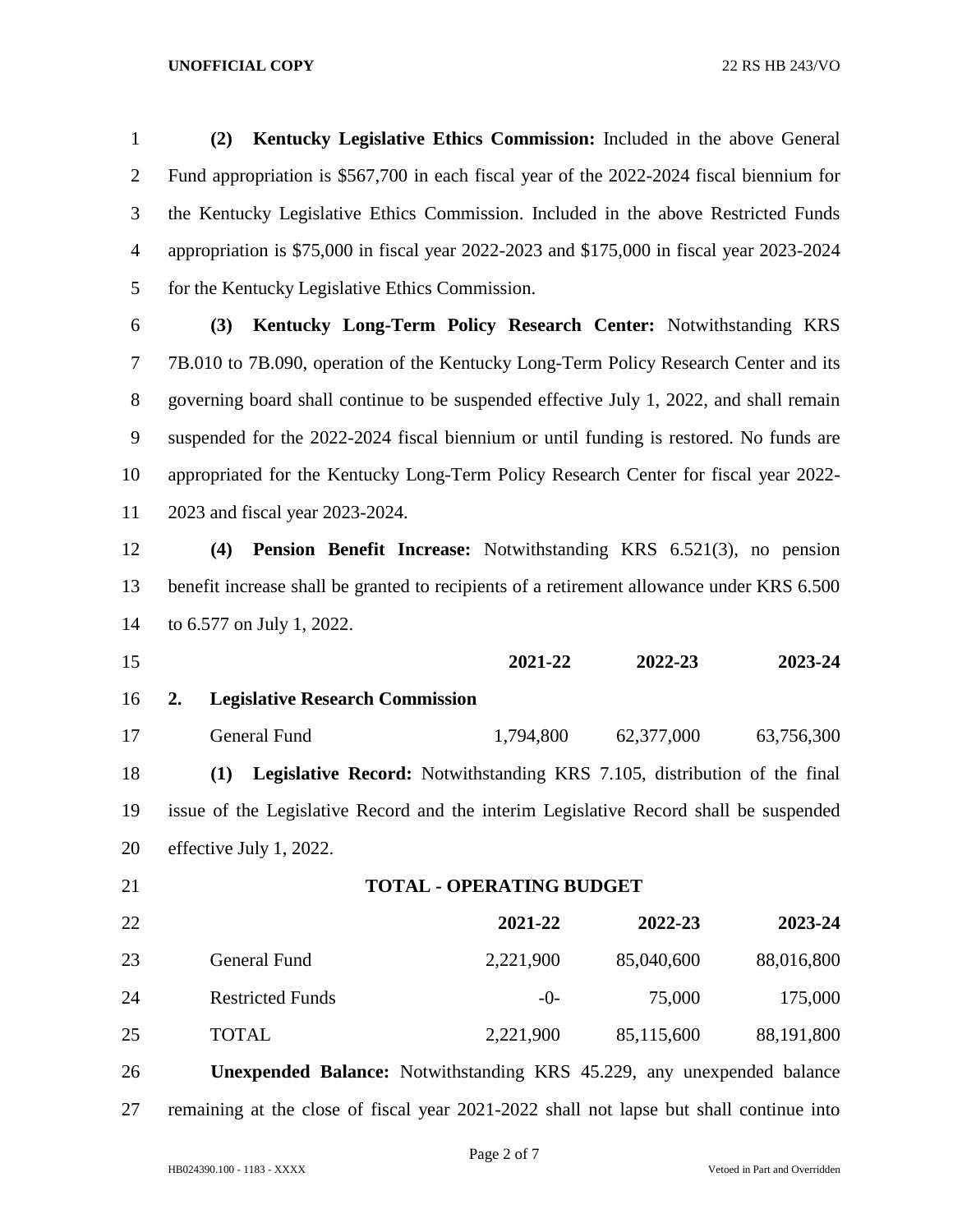| $\mathbf{1}$   | fiscal year 2022-2023, and any unexpended balance in any succeeding fiscal year shall      |                           |            |            |
|----------------|--------------------------------------------------------------------------------------------|---------------------------|------------|------------|
| $\overline{2}$ | not lapse but shall continue into the following fiscal year.                               |                           |            |            |
| 3              | <b>TOTAL - LEGISLATIVE BRANCH BUDGET</b>                                                   |                           |            |            |
| $\overline{4}$ |                                                                                            | 2021-22                   | 2022-23    | 2023-24    |
| 5              | <b>General Fund</b>                                                                        | 2,221,900                 | 85,040,600 | 88,016,800 |
| 6              | <b>Restricted Funds</b>                                                                    | $-0-$                     | 75,000     | 175,000    |
| 7              | <b>TOTAL</b>                                                                               | 2,221,900                 | 85,115,600 | 88,191,800 |
| 8              |                                                                                            | <b>PART II</b>            |            |            |
| 9              | <b>CAPITAL PROJECTS BUDGET</b>                                                             |                           |            |            |
| 10             | <b>A. LEGISLATIVE BRANCH</b>                                                               |                           |            |            |
| 11             | <b>Budget Units</b>                                                                        |                           | 2022-23    | 2023-24    |
| 12             | 1. Legislative Research Commission                                                         |                           |            |            |
| 13             | 001. Construct Multimedia Studios                                                          |                           |            |            |
| 14             | <b>General Fund</b>                                                                        |                           | 3,000,000  | $-0-$      |
| 15             | 002. Replace Budget Systems                                                                |                           |            |            |
| 16             | <b>General Fund</b>                                                                        |                           | 15,000,000 | $-0-$      |
| 17             |                                                                                            | <b>PART III</b>           |            |            |
| 18             |                                                                                            | <b>GENERAL PROVISIONS</b> |            |            |
| 19             | 1.<br><b>Expenditure Authority:</b> The Director of the Legislative Research               |                           |            |            |
| 20             | Commission, under the supervision of the Legislative Research Commission, may expend       |                           |            |            |
| 21             | any of the funds appropriated for legislative operation and administration in any lawful   |                           |            |            |
| 22             | manner and for any legal purpose consistent with the policies and practices of the         |                           |            |            |
| 23             | Commission. No executive agency or statute governing the executive agencies of state       |                           |            |            |
| 24             | government shall have the power to restrict or limit the actions of, or the expenditure of |                           |            |            |
| 25             | funds appropriated to, the Legislative Research Commission for the Legislative Branch of   |                           |            |            |
| 26             | government.                                                                                |                           |            |            |
|                |                                                                                            |                           |            |            |

# **2. Capitol and Capitol Annex Capital Construction Expenditures:** Any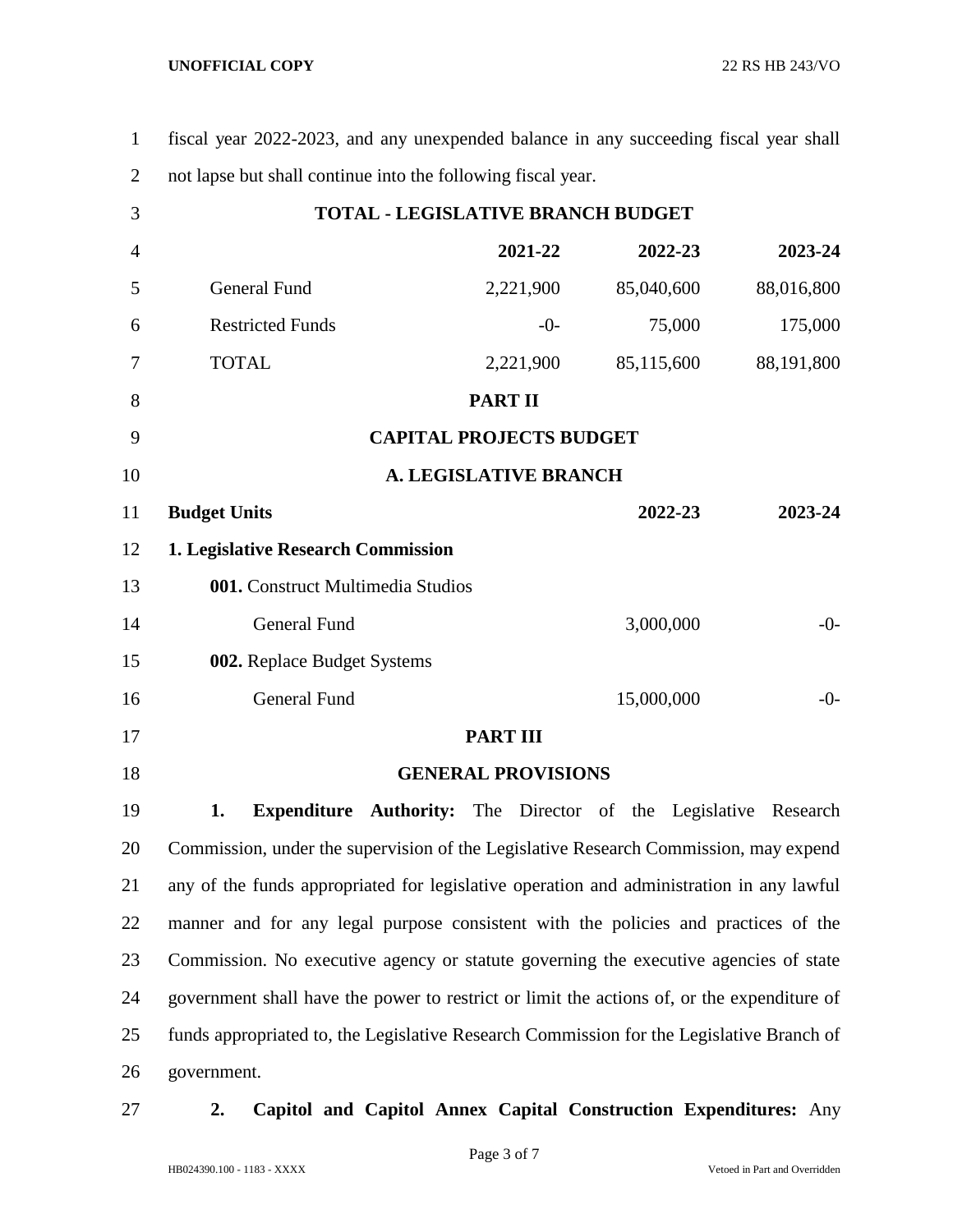expenditure authorized by the Director of the Legislative Research Commission, under the supervision of the Legislative Research Commission, relating to implementation of KRS 56.463(4)(b), or relating to the Capitol Building, and funded by previous or current appropriations to the Legislative Research Commission for the Legislative Branch of government shall not be governed by KRS 7A.010, 7A.120, 45.750 to 45.810, 48.010(16), 48.020, and 48.110.

 **3. Severability of Budget Provisions:** Appropriation items and sums in this Act conform to KRS 48.311. If any section, any subsection, or any provision thereof shall be invalid or unconstitutional, the decision of the courts shall not affect or impair any of the remaining sections, subsections, or provisions.

 **4. Duplicate Appropriation:** Any appropriation item and sum in this Act and in an appropriation provision in another Act of the 2022 Regular Session of the General Assembly which constitutes a duplicate appropriation shall be governed by KRS 48.312.

 **5. Priority of Individual Appropriations:** KRS 48.313 shall control when a total or subtotal figure in this Act conflicts with the sum of the appropriations of which it consists.

 **6. Appropriations Revisions:** Notwithstanding KRS 48.630(10), no revisions for unbudgeted Restricted Funds appropriations for expenditure shall be allotted or expended that have not been appropriated in any enacted branch budget bill or without the express authority of the General Assembly.

 **7. Allowance in Lieu of Stationery:** Notwithstanding KRS 6.220, in lieu of stationery, there shall be allowed to each member of the House of Representatives the sum of \$350 and to each member of the Senate the sum of \$650. This allowance shall be paid out of the State Treasury at the beginning of each legislative session.

 **8. Salary Adjustments:** In each fiscal year, employees of the Legislative Research Commission shall receive a salary adjustment in accordance with the salary adjustment provided to state employees in the state/executive branch budget.

Page 4 of 7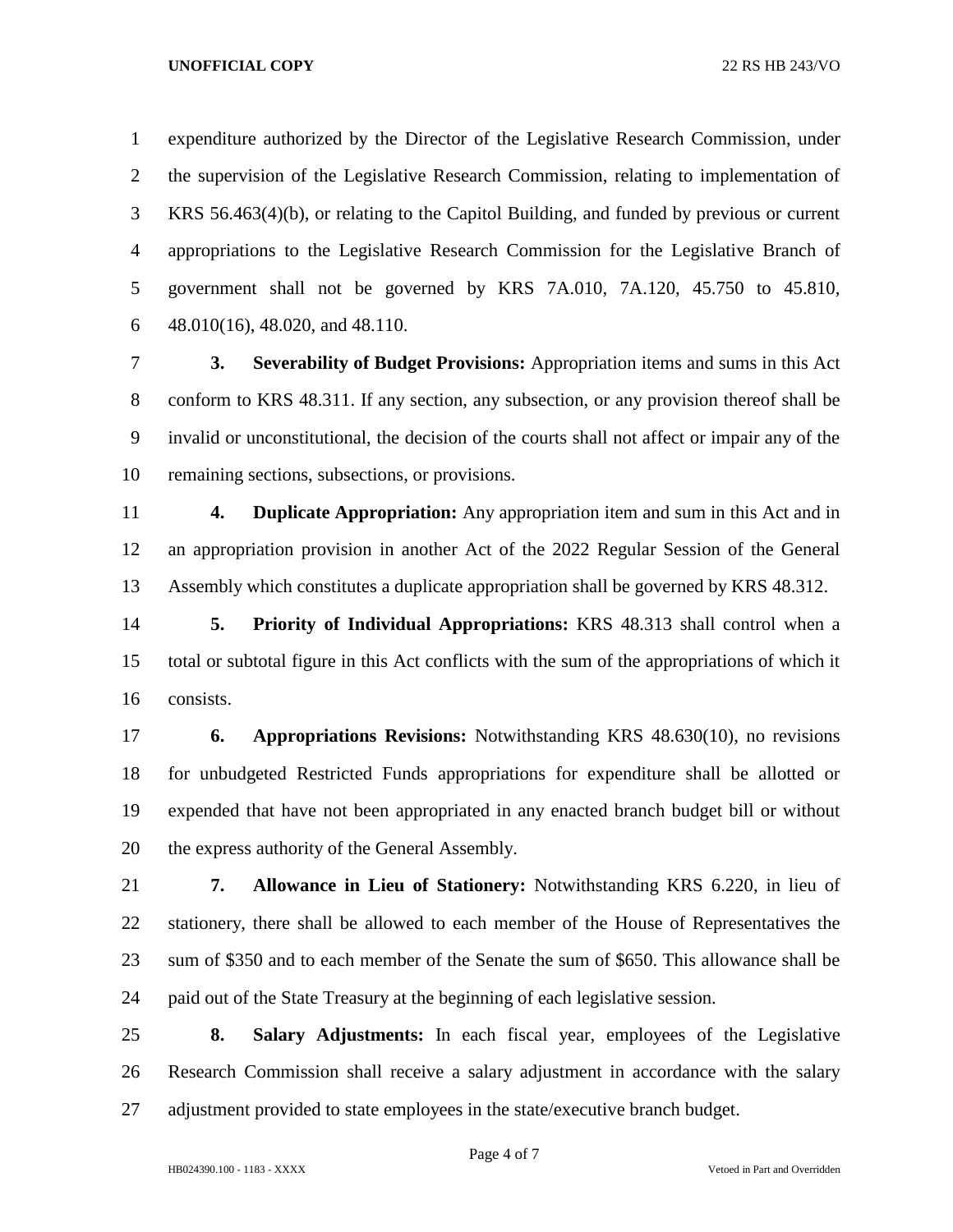**9. Administrative Expenses:** Pursuant to KRS 21.540, administrative expenses shall be paid out of an administrative account which shall be funded by transfers of the necessary moneys, in appropriate ratio, from the funds provided for in KRS 21.550 and 21.560.

 **10. Employee Layoffs, Furloughs, and Reduced Hours:** Notwithstanding any statute to the contrary, the following process and procedure is established for July 1, 2022, through June 30, 2024, in the event that the Legislative Research Commission (LRC) determines that it is desirable for the Director of the LRC to layoff, furlough, or reduce hours of employees:

(1) For the purposes of this section:

 (a) "Appointing authority" means the Director of the LRC, in his or her capacity as provided in KRS 7.090, or any agent whom he or she has delegated to act on his or her behalf with respect to employee appointments, position establishments, payroll documents, reemployment requests, waiver requests, requests for certification, or other position actions for the LRC;

 (b) "Furlough" or "reduction in hours" means the temporary reduction of hours an employee is scheduled to work by the appointing authority within a pay period;

 (c) "Layoff" means discharge of employment subject to the rights contained in this section; and

20 (d) "Employees" includes all persons employed by the LRC;

 (2) Upon an order by the LRC, the appointing authority has the authority to layoff or furlough employees or reduce hours of employment for any of the following reasons:

- (a) Lack of funds or budgetary constraints;
- (b) A reduction in the agency's spending authorization;

(c) Lack of work;

(d) Abolishment of a position; or

(e) Other material change in duties or organization;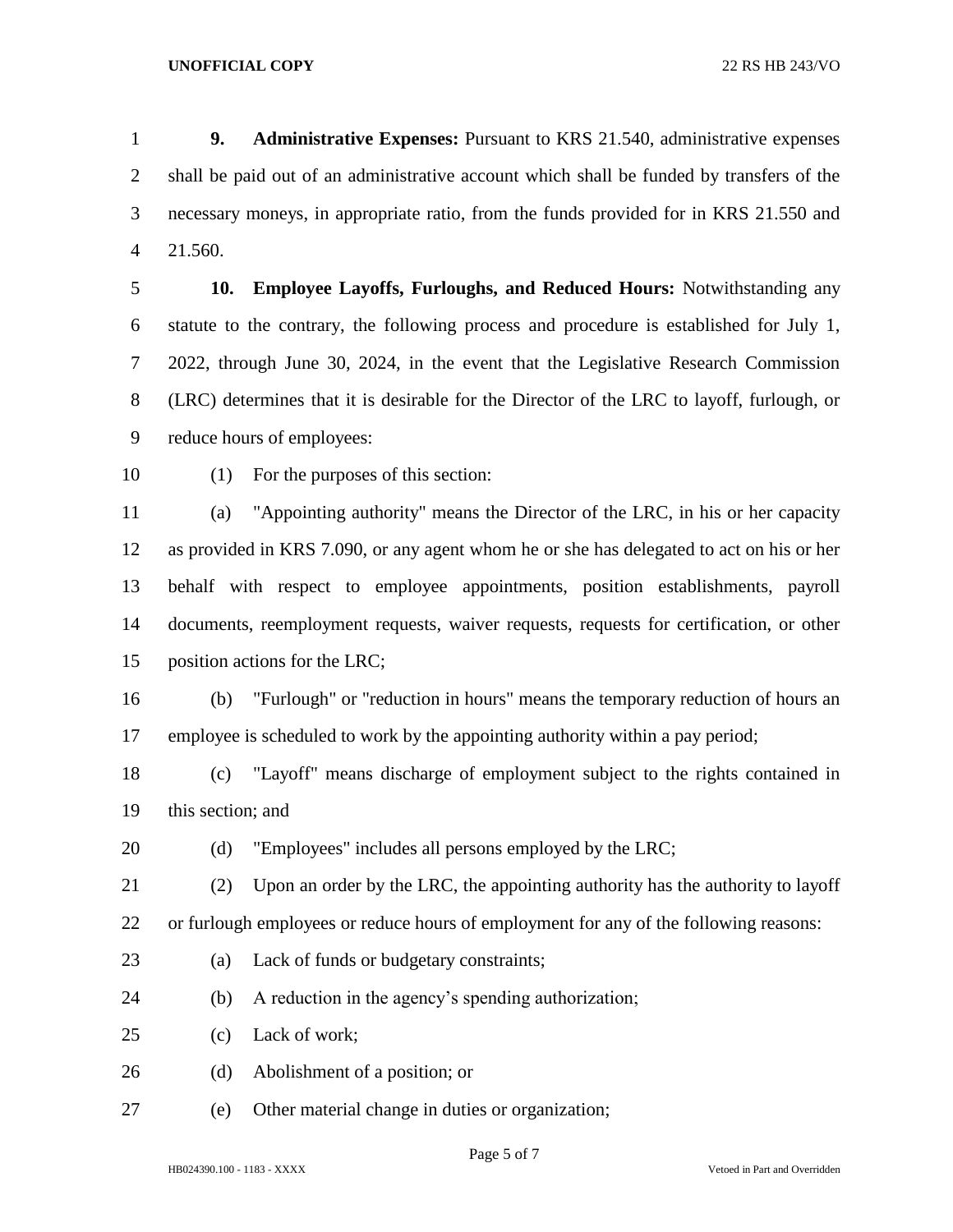(3) The appointing authority shall determine the job classifications affected and the number of employees laid-off in each classification to which a layoff applies. In the same department or office and job classification, interim and probationary employees shall be laid-off before any full-time or part-time employees are laid-off. For purposes of layoff, "probationary employee" does not include an employee serving a promotional probation;

 (4) The Director of the LRC shall approve and implement all actions taken under subsection (2) of this section and no such layoff, furlough, or reduction of hours may begin until such approval has been granted. The Director of the LRC has the authority to determine the extent, effective dates, and length of any action taken under subsection (2) of this section;

 (5) In determining the employees to be laid-off, the appointing authority shall consider all employees under the same appointing authority and within the job classification affected. Consideration shall be given to the following relevant factors:

- (a) Job performance evaluations;
- (b) Seniority;
- (c) Education, training, and experience; and
- (d) Disciplinary record;

 (6) Any employee whose position is subject to layoff, furlough, or reduction of hours shall be provided written notice containing the reason for the action as set forth in subsection (2) of this section at least 15 days in advance of the effective date of the action;

 (7) Any employee who is laid-off shall be eligible to apply as a reemployment applicant for positions with the same job classification in the LRC. For a period of two years, a reemployment applicant shall be hired before any applicant except another reemployment applicant with greater seniority who is on the same reemployment list. When a reemployment applicant is removed from a reemployment list, he or she shall be

Page 6 of 7